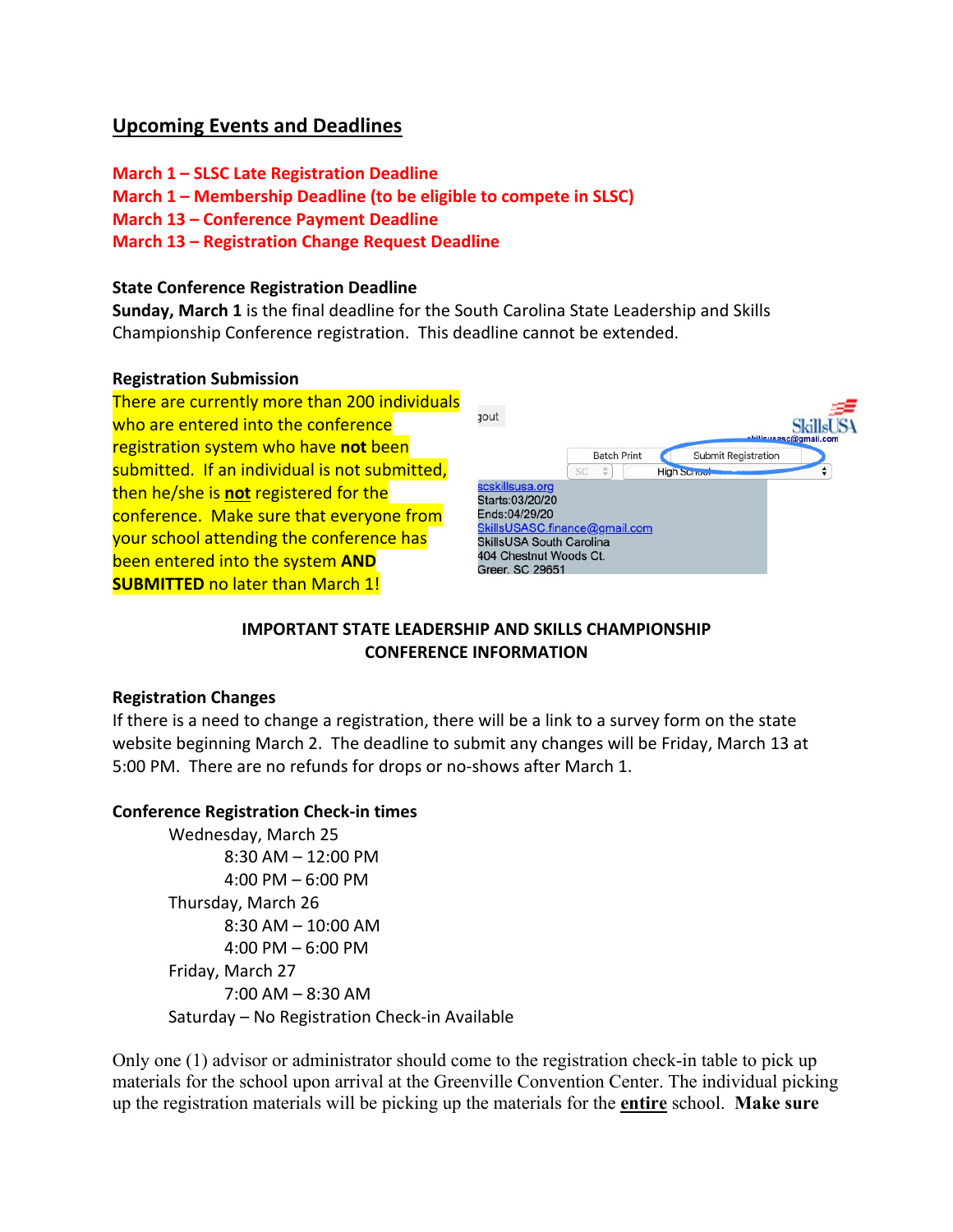**that your school's Advisors have a plan on how to distribute those materials to all participants.** There will be some materials picked up on Thursday that are not needed until Saturday. Name badges for off-site contestants will be at the off-site location. All other materials, for everyone registered from the school, will be picked up at the convention center registration check-in table. Advisors who are attending an off-site competition should make arrangements with the individual picking up materials at the convention center to get their materials.

## **Forms and Documents**

There are several required forms and a current copy of the SLSC Procedural Manual posted on the state website (under Championships). Please make sure that you download the forms that you need and have them completed prior to arriving at the competition. The **Safety Release Form MUST** be turned in for **ALL CONTESTANTS** at the contest orientation.

### **Changes for 2020**

- **Resumes will be required for ALL competitors at the state level.** Turn in a paper copy that is one page and typed. Use the posted template (https://www.scskillsusa.org/slsc).
- Competitors may compete in **ONLY ONE** contest
- 2020 Theme The topic to be addressed by contestants in the Chapter Display, Prepared Speech and Promotional Bulletin Board competitions is how our theme, "SkillsUSA: Champions at Work, I'm Ready," addresses the SkillsUSA program of work in the area of professional development.
- Maintenance and Light Repair (MLR) is the Automotive Service competition for High School contestants.
- Several contests have a total number of competitor limits.
- Refer to the 2019-2020 SLSC Procedural Manual for additional changes and details.

## **Important SLSC Information**

(Several competitions will be held on alternate dates, check below for any changes from previous years. Note that times are not set for all contests. Check the website for more information as it becomes available.)

### **Competition Dates**

**March 20** – SLSC (Screen Printing & Dye Sublimation – Columbia)

**March 21** – SLSC (Automotive Body and Collision Repair – Greer)

**March 26-28** – State Leadership and Skills Championship Competition (Greenville area – multiple sites)

### **Thursday, March 26**

• Automotive Service Technology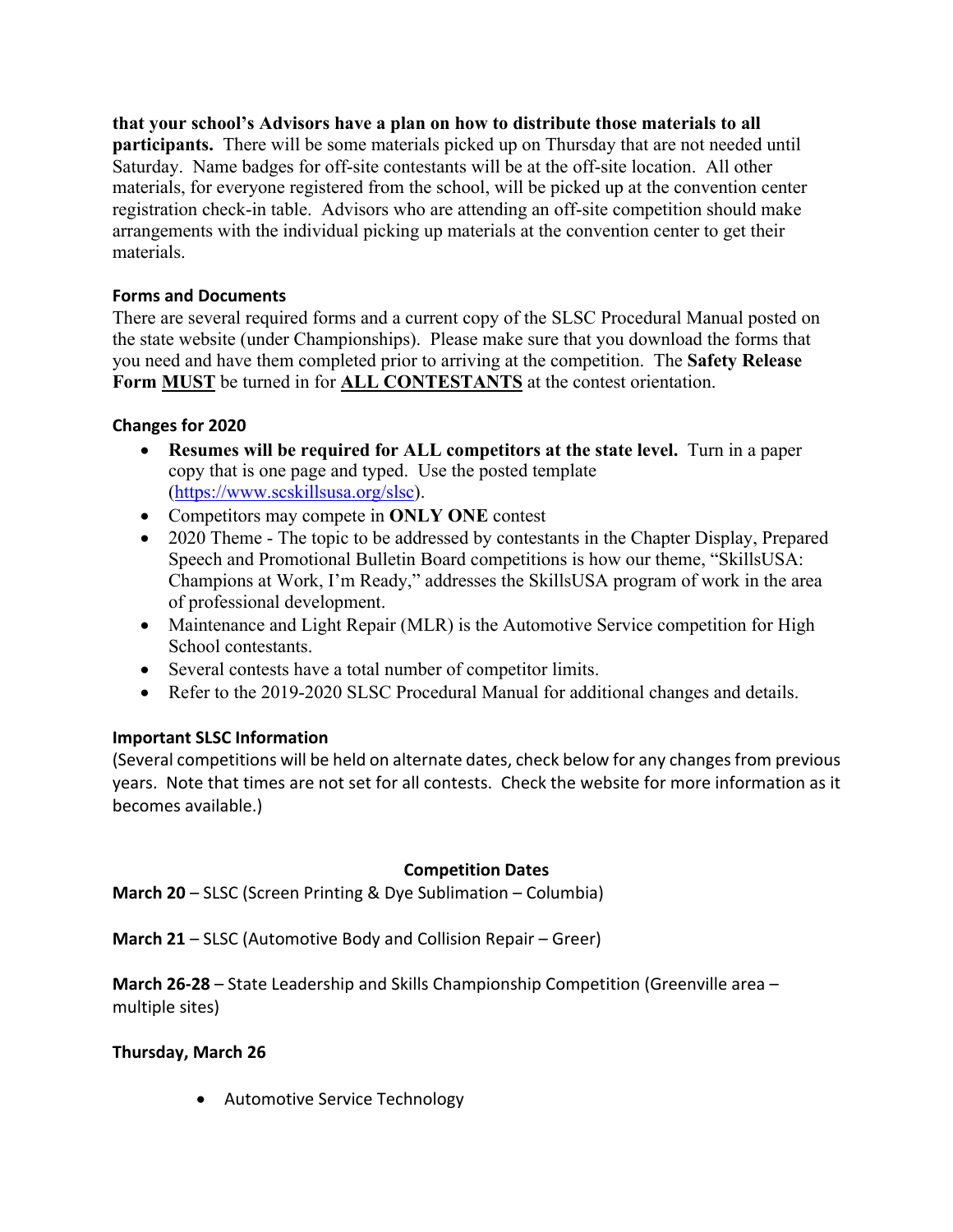- Building Maintenance
- Cosmetology
- Esthetics
- Hair Braiding
- Maintenance and Light Repair (MLR)
- Nail Care
- Power Equipment Technology
- Team Works
- Welding
- Welding Fab

## **Friday, March 27**

- Additive Manufacturing
- Advertising Design
- Architectural Drafting
- Audio/Radio Production
- Automotive Service Technology
- Barbering
- Cabinetmaking
- Carpentry
- Chapter Display
- CNC Milling
- CNC Technician
- CNC Turning
- Crime Scene
- Criminal Justice
- Criminal Justice Quiz Bowl
- Cyber Security
- Early Childhood
- Electrical Construction Wiring
- Engineering Technology Design
- Firefighting
- HVACR
- Information Technology Service
- Interactive App & Game Creation
- Internetworking
- Maintenance and Light Repair (MLR)
- Marine Technology
- Masonry
- Mechatronics
- Mobile Electronics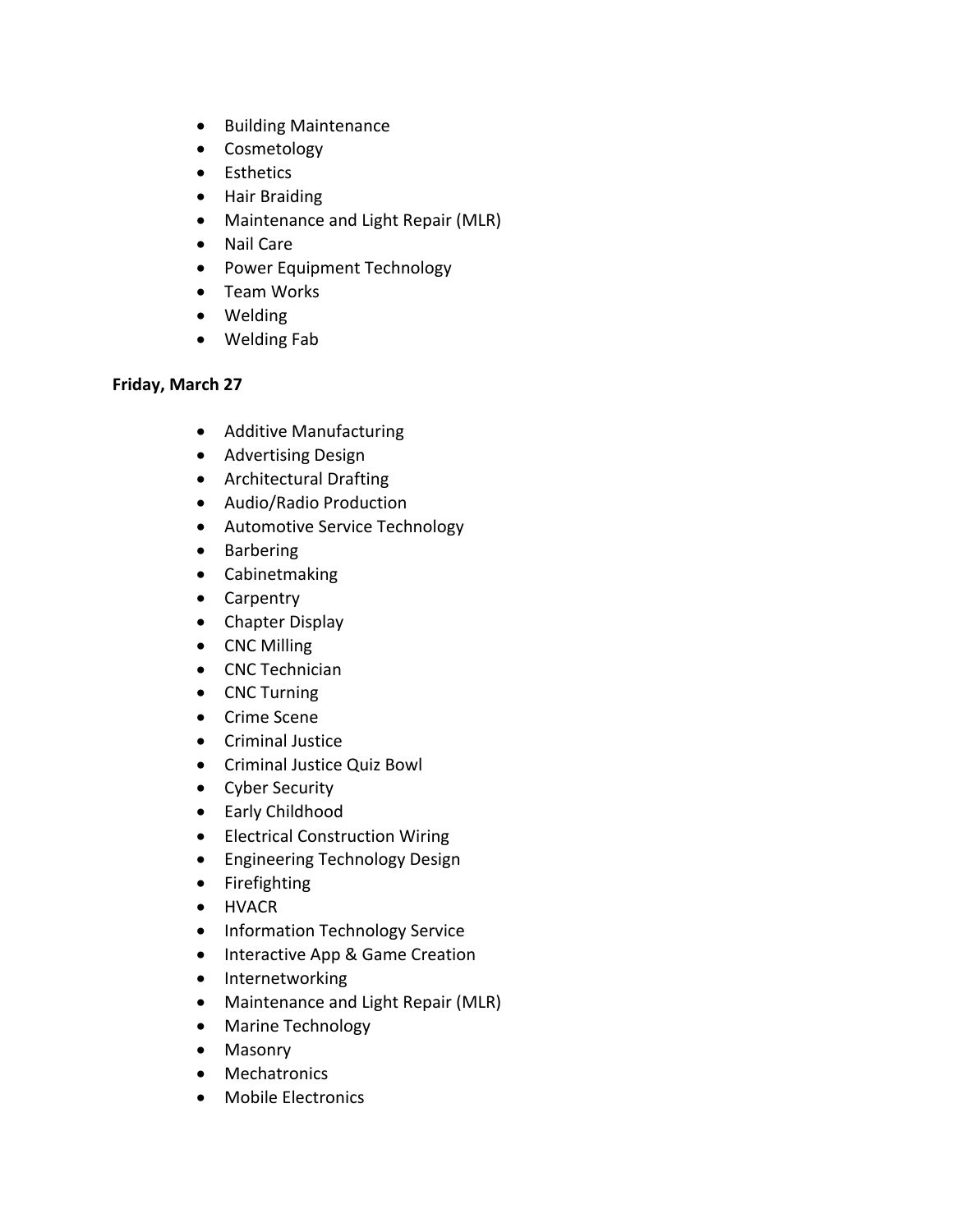- Mobile Robotics
- Photography
- Plumbing
- Promo Bulletin Board
- Quiz Bowl
- Team Engineering Challenge (MS)
- Team Works
- Technical Drawing
- TV(Video)Prod
- Welding
- Welding Fab
- Welding Sculpture

## **Saturday, March 28**

- Action Skills
- American Spirit
- Community Actions Project
- Computer Programming
- Customer Service
- Entrepreneurship
- Extemporaneous Speech
- First Aid/CPR
- Job Interview
- Job Skill Demo A
- Medical Terminology
- Opening and Closing Ceremonies (Competition)
- Prepared Speech
- Quiz Bowl Finals
- Related Technical Math

**April 3 – SLSC** (Commercial Baking, Culinary Arts and Restaurant Services - North Charleston)

**April 29 – SLSC** (Diesel - Columbia)

## **Free Career Exploration for Students and Schools**

"Cue Career" aggregates the resources of industry associations for career exploration/navigation and workforce development and is a free resource for schools and students. Students can explore careers by watching video interviews with professionals and accesses information on scholarships, internships, apprenticeships, mentorships, microcredentials and badges offered by associations.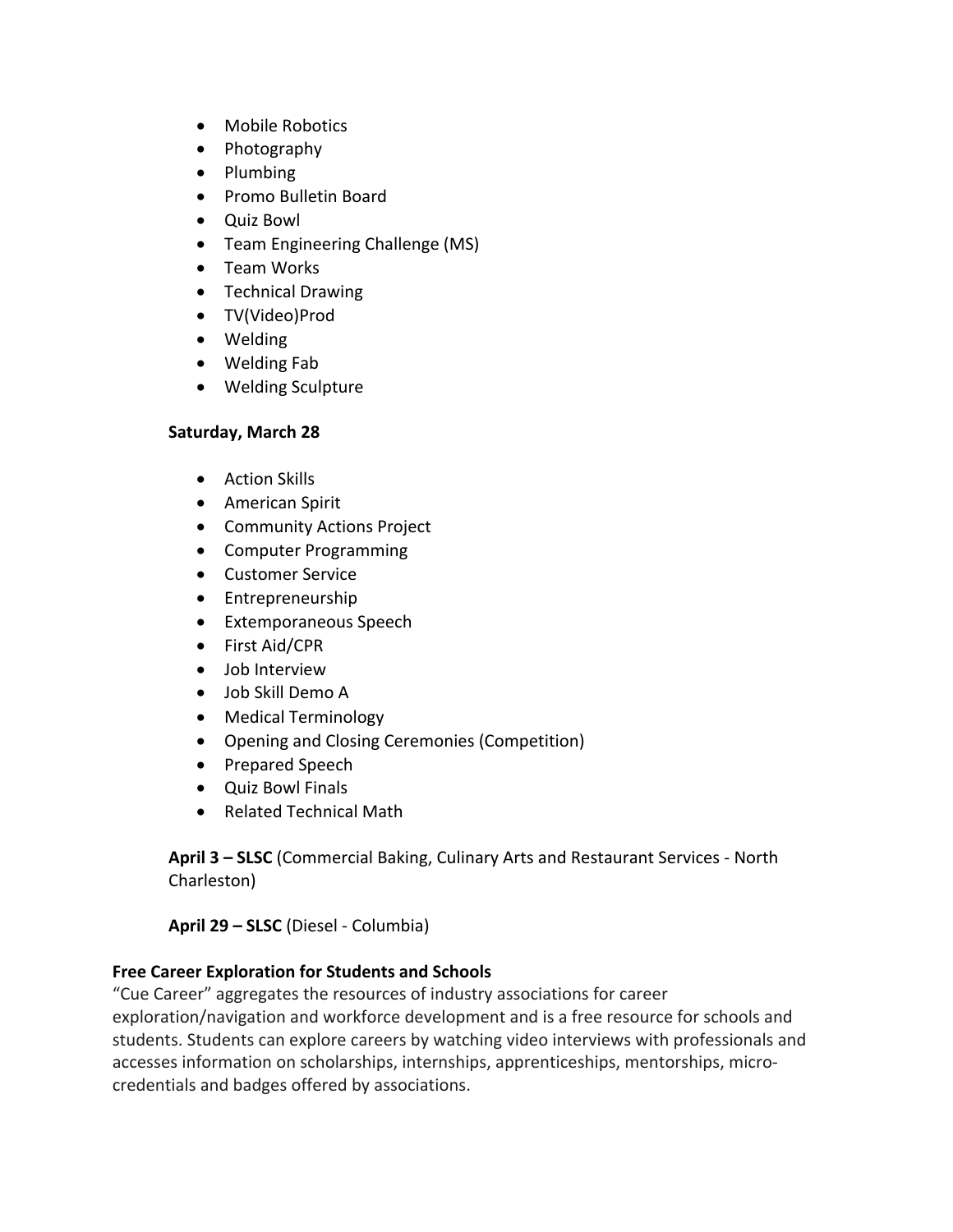Cue Career also periodically provides livestreams including panels of industry experts into classrooms and students can ask questions live. There are two upcoming livestreams:

- Health Sciences/Medical, Feb. 26, 11:15-11:45 a.m. To sign up, go to: *eventbrite.com/e/career-in-the-classroom-by-cue-career-medicalhealth-sciences-tracktickets-93554438845*
- Welding and Woodworking, Feb. 26, 10:30-11 a.m. To sign up, go to: *eventbrite.com/e/career-in-the-classroom-woodworking-by-cue-career-tickets-93823539733*
- Upcoming livestreams are listed here: *www.cuecareer.com/medical-health-sciences-livestream-for-cte-month/*

To learn more, contact Heather Wetzler at HWetzler@CueCareer.com or 917-5412-4549. To view the Cue Career website, go to: *www.cuecareer.com*.

# **Celebrate CTE Month with NASA Challenge**

It is not too late for your students to enter the NASA HUNCH-CTE Month student video challenge with the theme *Living and Working on the Moon and Beyond.* This challenge is open to middle school, high school and college/postsecondary students, who are must produce a video two minutes or less in length. The deadline to submit videos is on **March 2**. Information can be found on the CTE Month site at acteonline.org/cte-month. Video challenge questions can be submitted to Julia O'Brien at jobrien@acteonline.org or 703-683-9377.

## **Professional Development Opportunity**



Are you using or planning to use *SkillsUSA Career Essentials: Experiences* courses and their associated assessments? If so, consider joining SkillsUSA's virtual opportunities for Career Essentials Certified Teacher training.

There is an option to complete online training in one four-hour session, and there are several options for completing the online training in four one-hour sessions or two two-hour sessions. In addition, there are opportunities to set your own date for on-site training for 12 or more teachers or to set a date for virtual training for five to 20 teachers.

SkillsUSA Career Essentials Certified Teacher training is designed for teachers who are currently using the Experiences courses or who are planning to. Contextual information about the SkillsUSA Framework and basic resource information is assumed to be known by individuals participating in this training. If additional contextual information is needed for trainees prior to participating, our trainers will work with you as needed.

Virtual training sessions require a minimum of five registrants, and a maximum of 20 will be accepted for any one given date. Check out the many opportunities here.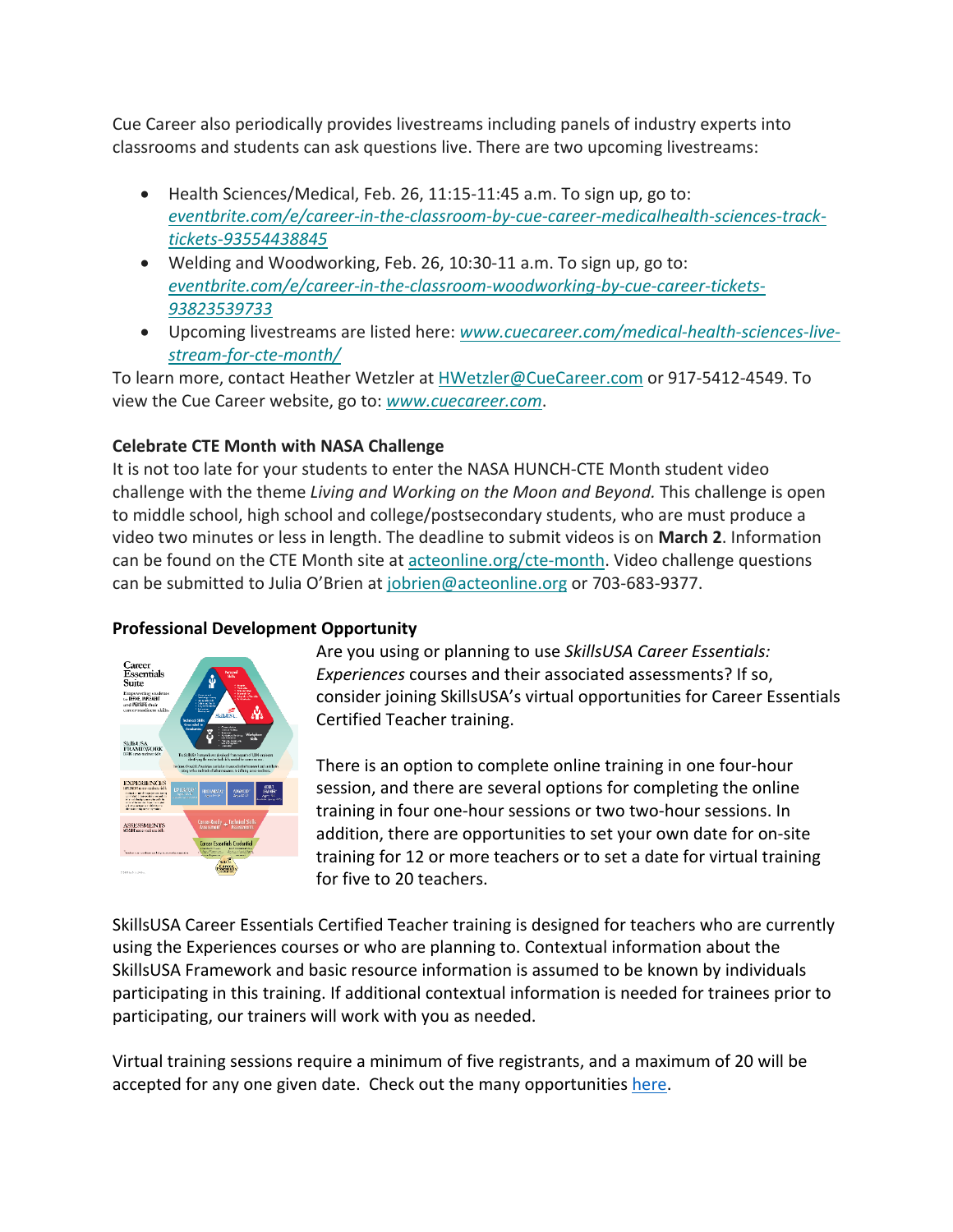#### **Time is running out!**



The SkillsUSA national membership deadline is March 1, but many state deadlines fall earlier. Student members must meet both the state and national deadline to be eligible for national competition, to serve as voting delegates or to run as a national officer candidate.

Becoming a professional member of SkillsUSA is one of the best ways to demonstrate to students the opportunities that membership in a

national student organization provides. Professional members receive online access to the following as a no-cost member benefit when you submit membership and provide an email address: *SkillsUSA Championships Technical Standards*, *Jump into STEM!* curriculum and *SkillsUSA Career Essentials: Foundations.* 

Once membership is submitted, an email will be sent to professional members with a PIN to access the items electronically. Visit *www.skillsusa-register.org* to register yourself and student members. You can download state dues and deadlines here.

### **SkillsUSA Help Is a Phone Call Away**



If you or any chapter advisors need assistance with SkillsUSA membership, hotline operators are ready to help you register members, answer questions about starting a new chapter, or provide ideas on how to engage members and strengthen an existing chapter. Operators are available 8 a.m. to 5 p.m. on Monday, Wednesday and Friday; and 11 a.m.-7 p.m. on Tuesday and Thursday (Eastern time). To reach the hotline, call 844-875-4557 or email operators@skillsusa.org. You can also chat online on the membership registration site.

### **Gain National Attention for Student Mentoring**

SkillsUSA sponsors a national recognition opportunity called the Student2Student mentoring program. Mentoring connects young people to personal growth and development, as well as economic opportunities.

Student2Student recognizes SkillsUSA chapters that are involved in a mentoring program in their communities. When a SkillsUSA chapter mentors an elementary or middle school classroom, it helps younger students imagine careers and helps older students practice their skills. To enter, submit your mentoring project. The winning chapter will be recognized at the National Leadership and Skills Conference and in the *Awards and Recognition* book. In addition, the winner will be invited to present at SkillsUSA University.

All entries must be submitted by April 1. Winners are announced in May. To download a Mentoring Guide or enter your program for recognition, go to: *www.skillsusa.org/programs/mentoring-student2student/mentoring-recognition-program/*